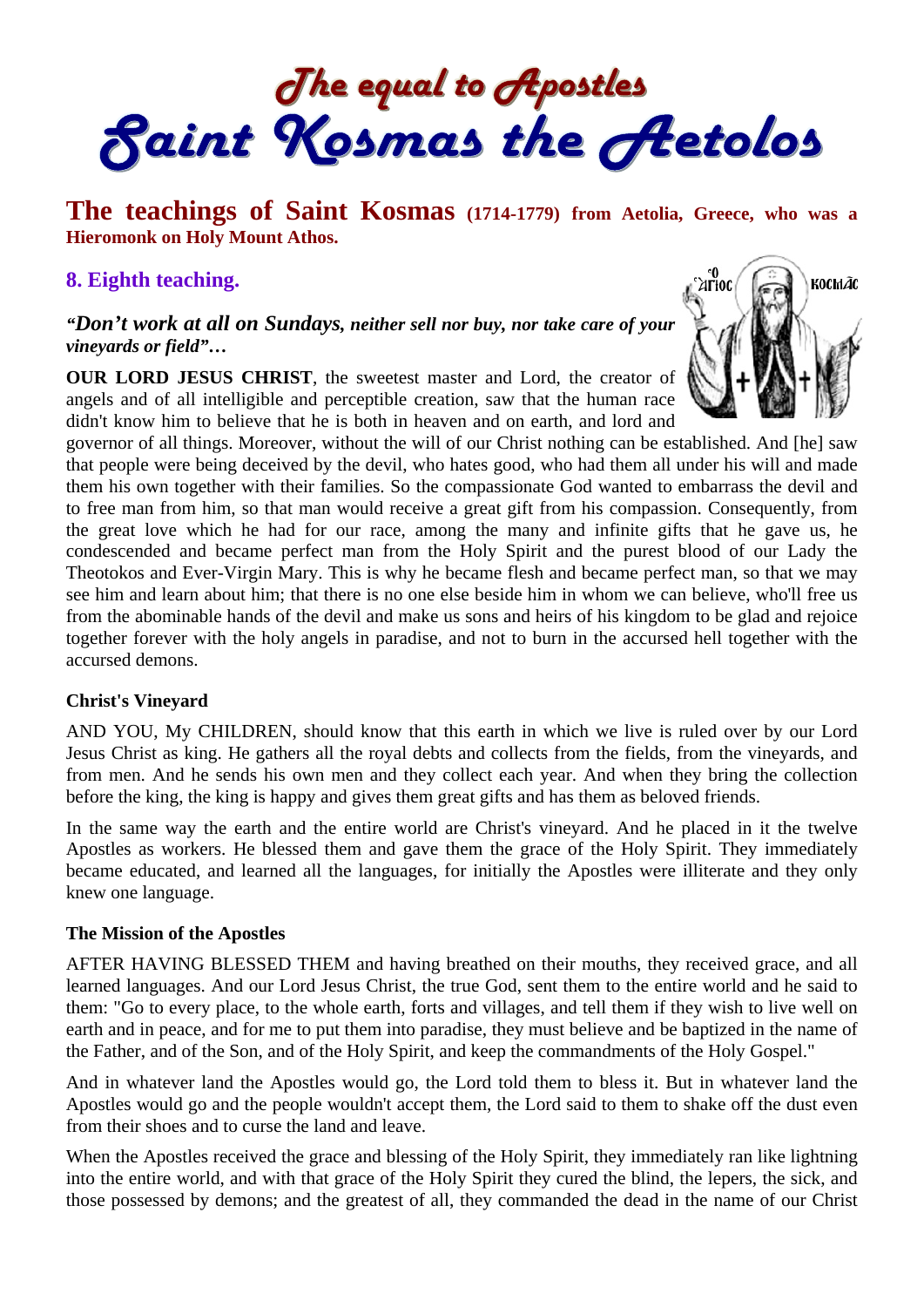and they rose. And in whatever land the Apostles went and people received them, they ordained bishops, priests, deacons, readers, and [built] churches. They blessed that land and it became an earthly paradise, a great joy and delight, a home of the angels, and of our Christ. But in whatever land the Apostles went and people didn't receive them, that land was not blessed. A curse remained and not a blessing. It became a home of the devil and not of our Christ.

### **Father Kosmas' Blessing**

IT IS RIGHT AND PROPER, my brethren, for me also to have had a pure heart like that of the Holy Apostles, so that I would shout in a loud voice that would be heard as far as heaven. But behold how I was found worthy to come to your blessed land and to enjoy you. But because I am a sinner and don't have the grace of the Holy Spirit, 1, nevertheless, dare and beseech our Lord Jesus Christ to send his grace and blessing from heaven to bless your land and all the Christians, to bless the men and women and your children, your possessions and the work of your hands. And first, my brethren, may our Lord Jesus Christ have compassion on you and forgive you your sins, and find you, my children, worthy to live well here and in peace, and place you in paradise to glorify the Holy Trinity. It is right and proper, my brethren, to begin my teaching from God. And I beg your lordships to listen to my words with great willingness, as I heard them from the Holy Gospel and from the Holy Apostles. When we finish we can thank God.

## **Translating Love**

GOD HAS MANY NAMES, my brethren. The principle and holy name of our God is love. He is called Trinity: Father, Son, and Holy Spirit, one nature, one glory, one kingdom, one God. But we must love God, my brethren, because he gave us such a large earth for so many thousands of people to live on. He gave us grasses, springs, rivers, the seas, fish air, day, night, fire, sky, stars, sun, moon, and he made us human beings and not animals. He made us pious Christians and not heretics. Now I ask you, my children, tell me in all truth, whom do you love, God or the devil?

Right now you love God in your mind. You know this very well my children, and you wish it since you are good and wise. May your blessing be upon me. Only let us see whether this love for God is correct or not. Is it complete or is it defective in any way?

How can we determine this? You have a child, my brother, and I love you, I honor you and speak well of you, but I beat your child, I despise it. I speak ill of it, and I take the bread from its mouth and I eat it. I take its clothes and I wear them. It seems to me that this kind of love isn't love. In order to love the father, we must love the child also. Because whoever loves God loves his brother, his fellow Christian. For we have one Father, God, one faith, one baptism, the holy Sacraments, which we receive. We have one head, our Christ, one faith, one law, one worship, and we are all brothers. You should also know, my brethren, that love has two characteristics, two graces. One strengthens a person in good, the other weakens him towards evil.

Know, my children, that I have a loaf of bread to eat and I have enough to drink, but you don't. What does love tell me? Don't eat alone. Give some to your brethren and you eat the rest. I have two suits of clothes. What does love tell me? Give one to your brother and wear the other. I open my mouth to condemn you, to tell you lies, to trick you; but immediately I remember love and it stops my mouth and doesn't allow me to tell you lies. I stretch out my hand to take your possessions, your money, your entire fortune, but love doesn't allow me to take them from you. You see, my brethren, what characteristics love has.

Why, my children, aren't you educated, to learn what is good and what is evil? What characteristics love has and what evil hatred, and enmity? You should know, my children, that in whatever country, place, village, house there is love, there you will find our Christ's grace. You will find a blessing, health, joy, and gladness and all the good things of the earth. And people live [well] , their children, and their animals, their crops of grain, grapes, and every kind which nourish people prosper. And our Christ guards them from every physical and spiritual danger. And when someone dies, his soul goes to paradise.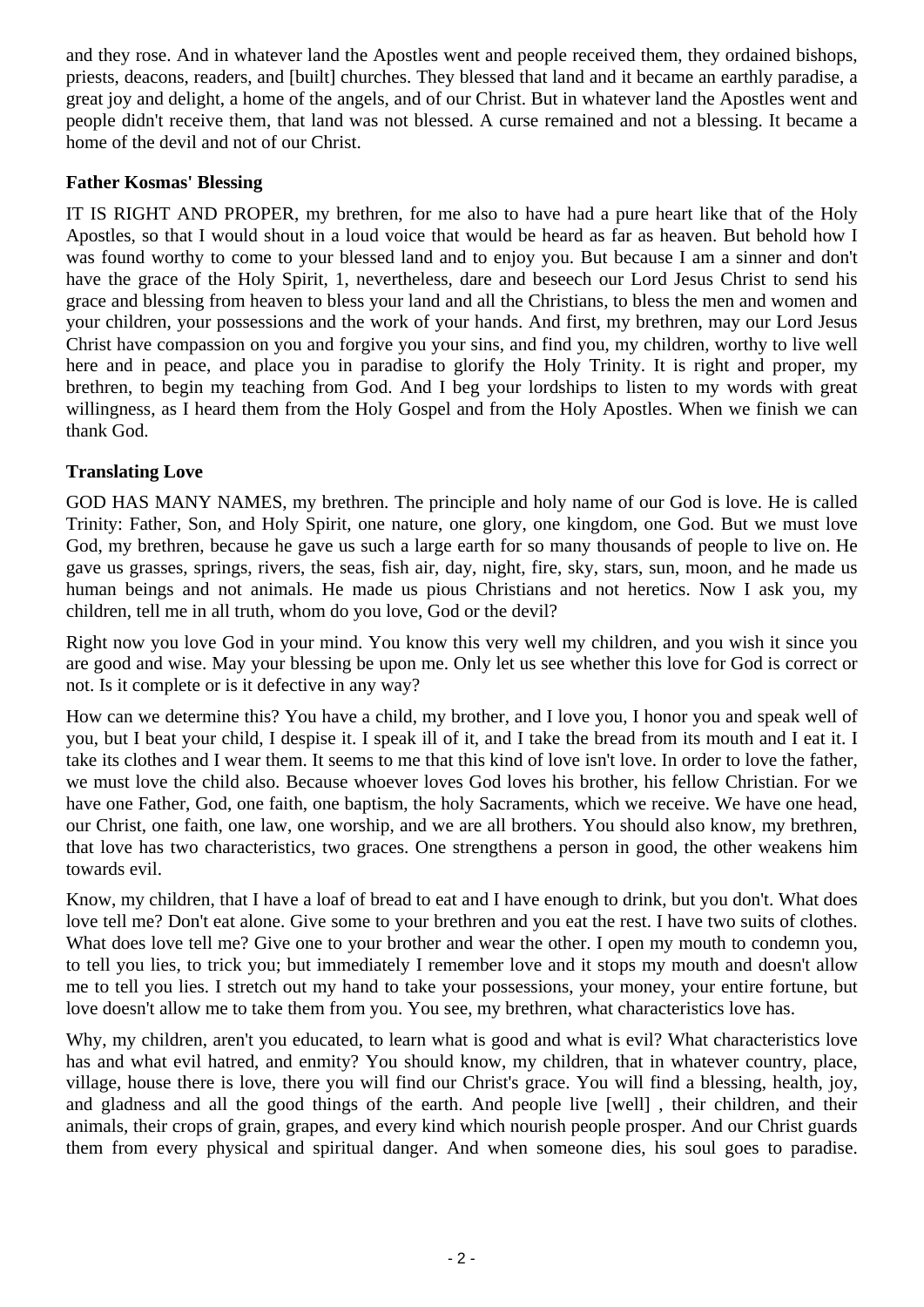### **Hatred's Consequences**

BUT IN WHATEVER PLACE, village, house, there is enmity and hatred, people don't prosper, they don't live. Neither do they have children, nor do their animals (give birth), nor do their crops grow. And they plunge into heavy debt. They have no grace and everyone in and around the villages laughs at them, and God sends them hot winds, or hail or little water and the place suffers ruin. Do you see, my brethren, what a great evil hatred is and to how many offspring it gives birth? I beg you not to have any hatred at all, for it is the devil's mother, while enmity is his sister. And whoever loves them will live here on earth badly and despicably, and his soul will be damned.

## **Education and Faith**

WHY, Oh HOLY PRIESTS AND honorable elders, don't you counsel our blessed brethren to establish and build a school in each village, so that the children will receive an education to learn what is good and what is evil? Because I too learned, my brethren, the alphabet in school with the help of our Christ. I also learned a little ancient Greek and a lot of other things: Hebrew, Turkish, French, and something from all the nations with the grace of our Christ. I read a lot and I found all secular knowledge to be false, all inventions and seeds of the devil. In truth, my brethren, I studied as diligently as a jeweler weighs silver and doesn't allow any impurities to remain and then it is shiny and clean and it is bought by people willingly. Similarly, I found the words and commandments of Christ pure, holy, true, bright, and more brilliant than the sun. And whoever believes in Christ and calls him God, and does everything as the holy Gospel tells him, he will be of good fortune and thrice-blessed. He will never be ashamed. This is why you must establish Greek schools, so that people will be enlightened because by reading Greek I found that it enlightens and illuminates the mind of the student as the sun illuminates the earth. Then it is clear and we can see far. In this same way the mind can see the future, all that is good and evil and it is protected from every kind of evil and sin. Schools open the way to the church. We learn what God is, what the Holy Trinity is, what an angel is, what virtues, demons, and hell are. We learn everything in school.

School enlightens people and they are able to open their minds and learn the mysteries of our faith. Brethren are able to read the holy and sacred Bible, the Gospel, and we find that the prophet Elias is alive and that he has been with God for thousands of years. And God means to send prophet Elias to teach the entire world and then the Antichrist will come and kill the prophet. Then the whole world will be destroyed. And by examining, my brethren, and searching the Scriptures and the holy Gospel, we find that prophet Elias has come and that the Antichrist has come and has put prophet Elias to death, and now we neither wait for the prophet Elias nor the Antichrist.

#### **The Antichrists and the End of the World**

THE ANTICHRISTS ARE: one, the pope, and the other one, the one who stands over our heads. You understand whom I mean without my saying so. It is sad for me to say this to you, but these Antichrists are lost as they stand now. We practice abstinence, they perdition. We fast, they indulge in gluttony. We practice virginity, they fornicate. We are just, they are unjust.

As the Scriptures tell us to say: today, tomorrow, we can expect hunger, thirst, plagues, deathly events, so that the living won't have time to bury their dead. Today, tomorrow, we can expect earthquakes, wars, and disruptions; the mountains will fall and the entire world will die. Then the all holy Cross will shine in the sky three times brighter than the sun, and the gracious God, the sweetest Jesus Christ, will shine a thousand times brighter than the sun. He will raise the whole world from the grave, bodies and souls. And we'll all be the same age, thirty-three years old.

All the faces of the just will be bright and beautiful like the sun and the angels, while the faces of the sinners will be black, like bogymen and even uglier. He will call the just in a very sweet and very loving voice, like a father who only has one son whom he loves very much. [He will call] the sinners as a frightful judge and will expel them from his presence in a most terrible way. The Lord will create a fiery river as big as an ocean to inflame the impious and sinners who will burn there forever.

He will then say to the pious and just Christians: "Come, my children, enjoy paradise, rejoice and be glad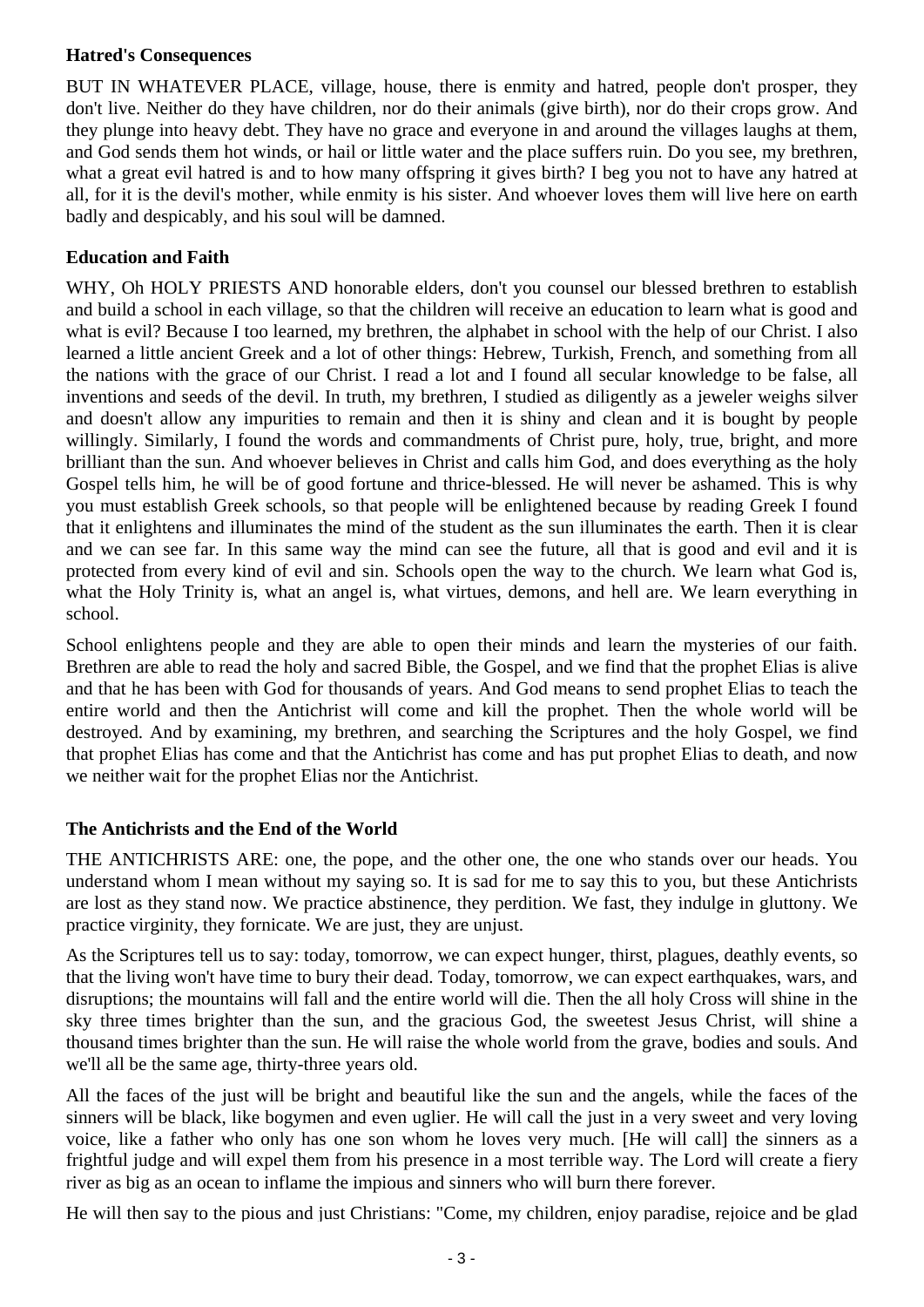together with the angels, for you have endured many evils for my love." Now, by the way, what are we, just or unjust? if we're just, we are of good fortune and thrice-blessed. If we're sinners, we must repent now that we have time; we must reform.

## **The Jesus Prayer and the Sign of the Cross**

NOW I TELL YOU TO do this. - Let all of you take a prayer rope. Let it have thirty knots, and pray. Say: "Lord Jesus Christ, Son and Logos of the living God, through the intercessions of the Theotokos and of all your saints, have mercy upon me, a sinner and an unworthy servant." What does one see in the "Lord Jesus Christ," my brethren? The Holy Trinity, our God, the incarnate dispensation of our Christ and all of the saints. With the Cross and the "Lord Jesus Christ" they went to paradise. And whoever says this prayer and makes the sign of the Cross, whether man or woman, he blesses the sky, the earth, and the sea. With the sign of the Cross and with the prayer "Lord Jesus Christ" all illnesses are cured. With the Cross and the prayer "Lord Jesus Christ" the Apostles raised the dead and cured every illness. With the Cross and the prayer "Lord Jesus Christ" a person is blessed and goes to paradise to rejoice and be glad as angels.

So you see, my brethren, how much the honorable and holy Cross helps a person. Whoever makes the sign of the Cross never suffers a loss but is protected from every kind of poisonous thing and from every demonic temptation. And a person has the Cross marked on him. Let him unite the three fingers of his right hand and place them first on his forehead, then on his navel, then on his right breast, then on the left breast, and bow low and then rise.

## **The Meaning of the Cross**

LEARN, MY BRETHREN WHAT is the meaning of the sign of the Cross. When we put our hand on [our] head, it reveals God who is in the sky. When we put it over [our] navel, it reveals that he descended to earth and became incarnate. When we put [our] hand on the right breast, it reveals that he is just and eternal and that he will place the just on his right hand. And when we put it on [our] left side, it reveals that he will judge all the nations and they will stand on his left side and he will put them into hell.

The holy Cross, my brethren, is the wellspring of the whole earth. The holy Cross blesses the entire world, all that is divine and holy in the churches. The Cross blesses the Divine Liturgy and every service. The Cross blesses the saints. The Cross blesses and strengthens baptism. The Cross blesses couples. The Cross chases away demons who flee like lightning. The Cross is a bright weapon, and whoever makes the sign of the Cross is illuminated and is blessed. It is like a double-edged sword to which the demons don't draw near to urge people to commit sin.

Wherever a person sets out to travel, he should first make the sign of the Cross and say the prayer: "Lord Jesus Christ." Whether you go to the fair or to the field, or to the vineyard, or when you eat bread or fruit, or drink wine or water, when you go to sleep, worship God. Make the sign of the Cross over your body and then lie down to sleep. You will then sleep and will rise in the morning strong and happy. So, my brethren, you have understood and now know.

#### **Confession and Confessors**

HERE WHERE I HAVE COME to your blessed village, my children, I am both happy and sad. Christians come to me individually and tell me their complaints. But it is not possible for a servant to serve two masters. Therefore, I send them away and my heart breaks like that of a man who has only one child that is intelligent and good and is sick and cannot talk. This is how I am, my brethren. I can't hear all of your confessions on by one, but I shall confess you publicly. Take four hairs from my head and I shall take upon myself your sins. And you explain the four meanings that I tell you and learn them. I'll explain them to you.

First, find a confessor who is practiced and good to confess to, so that you can wash away the filth and sins from Your body. Second, have love [among yourselves] and don't take refuge in the courts of Moslems where you suffer injury. Third, worship God and don't separate yourselves from the Church.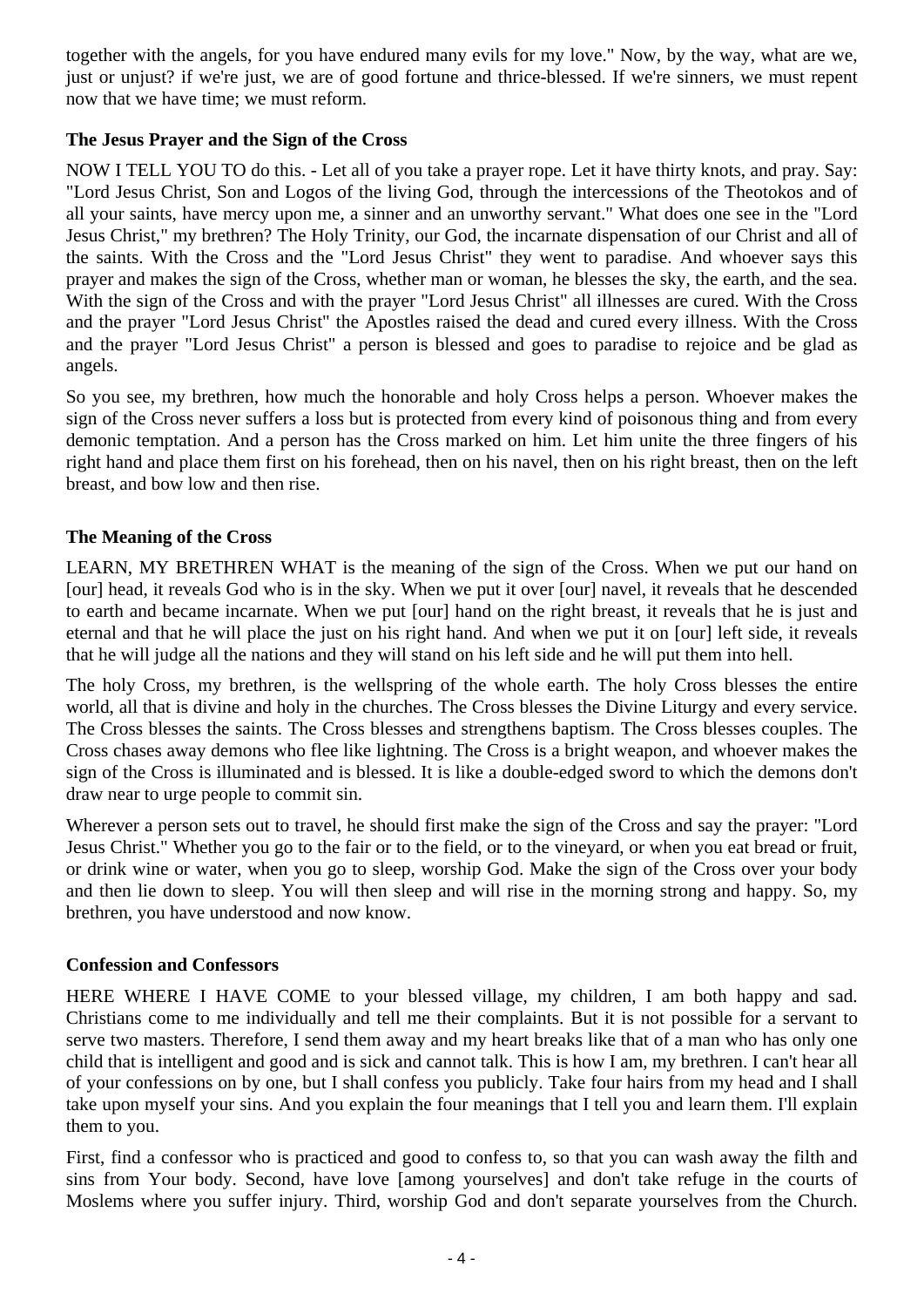Ask the priest to celebrate the Liturgy in church every day so that your land may be blessed and your sins may be forgiven, and Christ will grant You health and progress.

Priests shouldn't be obstinate. They shouldn't give an ear accusations. They shouldn't cause scandals, or act as witnesses in every affair. [Nor should they become] landowners or captains, or butchers, or merchants, or tax collectors, for priests pray for your souls. They baptize you, give you communion, burn incense before you, evangelize you, give you blessed bread, they betroth you, marry you, bless you with various services: holy Water, holy Unction, supplication, prayers; they uplift you. When sick, they pray for you. They bear the burdens.

Don't require them to pay the poll tax or saddle them with heavy debts. They, in turn, should be humble, prudent; they shouldn't pronounce anathemas, or become enraged, or curse, or hate, or get drunk, but be as bright as the rays of the sun.

## **Avoid Alien Contacts**

HAVE LOVE FOR ONE ANOTHER, rich and poor. Don't go to alien courts and be betrayed by the judgments of the Turks. The traitor will be punished by being excluded from communion for twelve years. If you have something against a brother, another Christian, take him to the bishop and not to the Turkish court, because you are committing a grave sin and you'll be damned forever. And you won't be accepted in church because you've gone outside [the Church] and not according to [ecclesiastical] law.

#### **The Sabbath**

DON'T WORK AT ALL ON Sundays, neither sell nor buy, nor take care of your vineyards or field, nor should you sweep out your barns. Only read books, learn what is good and about the end of your lives. That is, that we shall all die as we see daily, and whatever we possess, my brothers and sisters, we'll leave behind. Only whatever alms you give will help your soul, and whatever you give to the poor for the love of God, you'll receive one hundred for every one from Christ. Alms, love and fasting sanctify a person, they enrich him physically and spiritually, and he'll have a good end. The body and soul become holy, [so] be rid of pride and become humble. Don't you young and old ladies, or rich and poor, put silver and gold ornaments on your head, nor red and yellow handkerchiefs but only white.

#### **God Visits Abraham and Sarah**

THE FOURTH MEANING IS to give alms to the poor and to give comfort to strangers. Give them bread to eat and give them some when they leave with your blessing. Because, listen my brethren, to what the Old Testament says: Patriarch Abraham didn't have a son to inherit his possessions and had a great complaint. What could the blessed man do? He went and built a house and opened three doors. He began to bake bread and whoever passed by he offered them hospitality. It was Ms habit that on whatever day no stranger came to eat, he wouldn't eat either. And the more alms he gave the more his possessions increased. What did the thrice-cursed devil, who always hates, do? He transformed himself into a beggar and went into the streets and whoever walked toward Abraham's house he would tell him: "Where are you going, brother?" He would tell him and the devil would prevent him from going. He would say: "I am a poor man and I heard that in this land of Mambre there is a great man named Abraham. And I was told that he gives alms and that he is very hospitable. And 1, poor man, went also to him to give me something, but my luck was such that he didn't have a chance to give me something. Today I went to Abraham's house and asked for a piece of bread. But because of the great many alms that the unfortunate man gave, he became very poor and had neither bread nor water. He became very angry because of his great poverty. And he beat me so much that the whole neighborhood gathered and they saved me. And I am ill from the beating. So don't anyone go."

Hearing this, no one went for three days. And Abraham didn't eat bread for three days, nor did he drink water. Sarah did the same. They were sad because no person came to eat bread. So they worshipped and prayed with all their heart. And they said: "We believe in one God, the Father who created heaven and earth, the sea, sun, stars, and who governs all the elements, all that our eyes see and all that we don't see, and who governs the souls of men. We beg you, our God, don't deprive us, but bid people to come to our